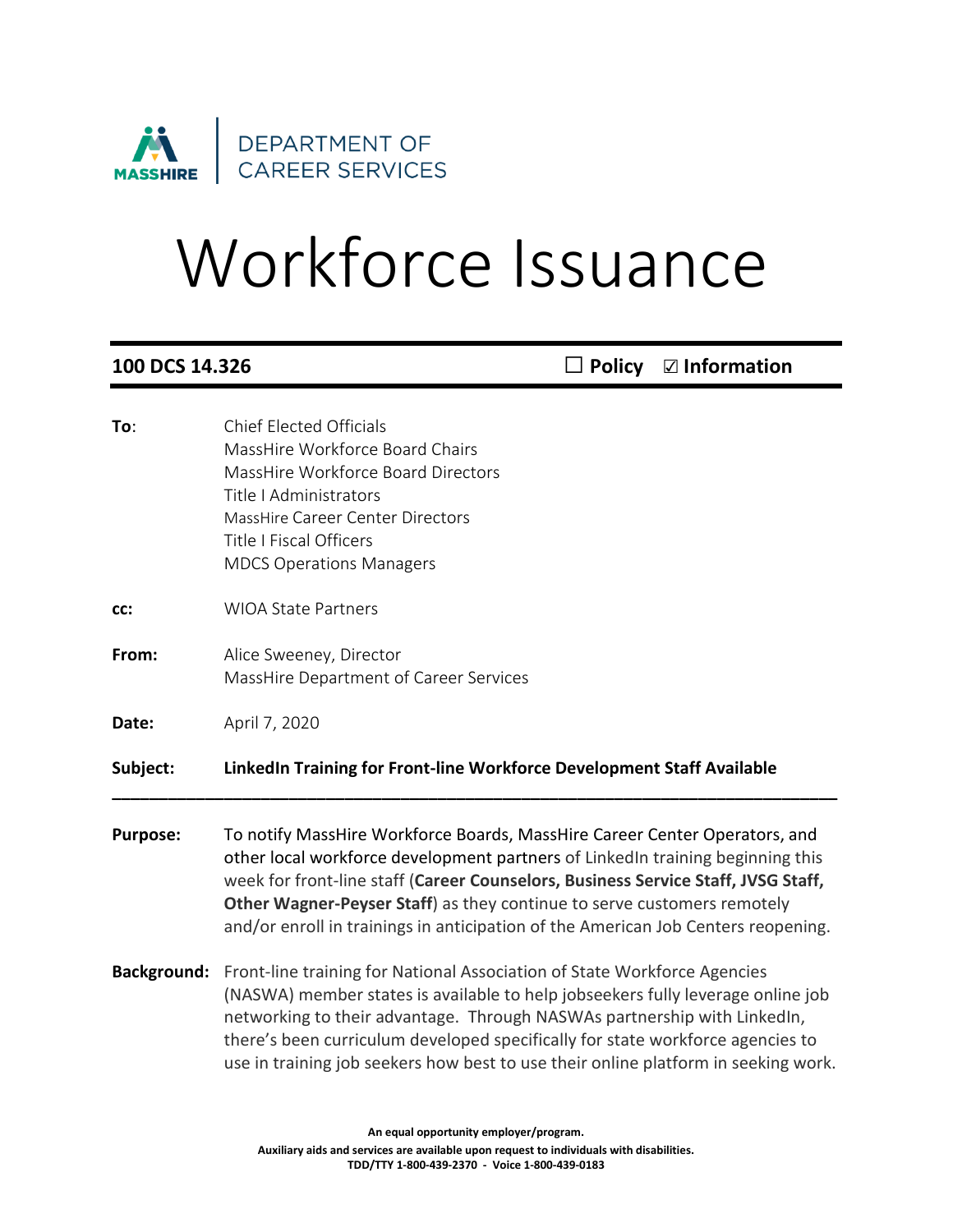*Who is the training for***:** Career Counselors, Business Service Staff, JVSG Staff, Other Wagner-Peyser Staff *Where:* Online Webinar, these trainings focus exclusively on the no-cost features within LinkedIn

*When***:** The trainings will take place between Thursday 4/9 and Tuesday 4/28.

### **Below are the registration links:**

### **April 9** - [LinkedIn](https://urldefense.proofpoint.com/v2/url?u=https-3A__nam06.safelinks.protection.outlook.com_-3Furl-3Dhttps-253A-252F-252Flinkedin.zoom.us-252Fwebinar-252Fregister-252FWN-5FnPQ6v1AET5qaM-2DQRFNj9kA-26data-3D02-257C01-257Cebycer-2540linkedin.com-257C216dc889990349e1037908d7b3d42145-257C72f988bf86f141af91ab2d7cd011db47-257C1-257C0-257C637175595979888446-26sdata-3D0TLmKyYqGU9A666-252B3esVpDTVdPekCx-252BMEDcPSOZLcw4-253D-26reserved-3D0&d=DwMGaQ&c=lDF7oMaPKXpkYvev9V-fVahWL0QWnGCCAfCDz1Bns_w&r=1ZXU6saif1Q41AbsaaZTL7yhhExSCqkwQgWnftXU63p3MSwb2JN5DYEJzMXSsVCf&m=i3nuvlqTyxUeBit--7VLvJmKRCawMNR8W4cD40f864A&s=0s6NMd4Wzhzp2mJ5pS11czZU-y2A4vVsUqtQnNAPp2Q&e=) 101: The What's, Why's, and How's of Using LinkedIn

The training curriculum is designed for career counselors from workforce agencies to use to train jobseekers on how to best utilize the LinkedIn online platform. Training will showcase how to build profiles that attract employers, expand professional networks, and search and apply for jobs. It will be key to helping maximize jobseekers' chances of finding the right employment match and helping them re-enter the workforce faster. There will be a sharing of tips and tricks for leveraging LinkedIn with job seeking clients, as well as how the platform can help counselors be more effective in their roles.

## **April 14** - [LinkedIn](https://urldefense.proofpoint.com/v2/url?u=https-3A__nam06.safelinks.protection.outlook.com_-3Furl-3Dhttps-253A-252F-252Flinkedin.zoom.us-252Fwebinar-252Fregister-252FWN-5FEbNcpRUSRyaySio1ztIEcA-26data-3D02-257C01-257Cebycer-2540linkedin.com-257C216dc889990349e1037908d7b3d42145-257C72f988bf86f141af91ab2d7cd011db47-257C1-257C0-257C637175595979908447-26sdata-3DEc6Qp8ZoykqWUr-252BSk-252F63f45GrGtHwJq1dGLuPcoJ4fA-253D-26reserved-3D0&d=DwMGaQ&c=lDF7oMaPKXpkYvev9V-fVahWL0QWnGCCAfCDz1Bns_w&r=1ZXU6saif1Q41AbsaaZTL7yhhExSCqkwQgWnftXU63p3MSwb2JN5DYEJzMXSsVCf&m=i3nuvlqTyxUeBit--7VLvJmKRCawMNR8W4cD40f864A&s=4TYEMfh2j8ce3WCFjTmEOqKZX7uxeXOQpkzozr0yk6E&e=) Myth Busters: A Guide to LinkedIn's [Usefulness](https://urldefense.proofpoint.com/v2/url?u=https-3A__nam06.safelinks.protection.outlook.com_-3Furl-3Dhttps-253A-252F-252Flinkedin.zoom.us-252Fwebinar-252Fregister-252FWN-5FEbNcpRUSRyaySio1ztIEcA-26data-3D02-257C01-257Cebycer-2540linkedin.com-257C216dc889990349e1037908d7b3d42145-257C72f988bf86f141af91ab2d7cd011db47-257C1-257C0-257C637175595979918428-26sdata-3D-252ByAErjA7vdIIjz12X2-252BbmYdoRJORpvQwvTG3NGiBxHg-253D-26reserved-3D0&d=DwMGaQ&c=lDF7oMaPKXpkYvev9V-fVahWL0QWnGCCAfCDz1Bns_w&r=1ZXU6saif1Q41AbsaaZTL7yhhExSCqkwQgWnftXU63p3MSwb2JN5DYEJzMXSsVCf&m=i3nuvlqTyxUeBit--7VLvJmKRCawMNR8W4cD40f864A&s=flfUQzhEWDYRF9omDWG9EVSF9c9ezxbt50qNabn_gKo&e=) in Workforce [Development](https://urldefense.proofpoint.com/v2/url?u=https-3A__nam06.safelinks.protection.outlook.com_-3Furl-3Dhttps-253A-252F-252Flinkedin.zoom.us-252Fwebinar-252Fregister-252FWN-5FEbNcpRUSRyaySio1ztIEcA-26data-3D02-257C01-257Cebycer-2540linkedin.com-257C216dc889990349e1037908d7b3d42145-257C72f988bf86f141af91ab2d7cd011db47-257C1-257C0-257C637175595979918428-26sdata-3D-252ByAErjA7vdIIjz12X2-252BbmYdoRJORpvQwvTG3NGiBxHg-253D-26reserved-3D0&d=DwMGaQ&c=lDF7oMaPKXpkYvev9V-fVahWL0QWnGCCAfCDz1Bns_w&r=1ZXU6saif1Q41AbsaaZTL7yhhExSCqkwQgWnftXU63p3MSwb2JN5DYEJzMXSsVCf&m=i3nuvlqTyxUeBit--7VLvJmKRCawMNR8W4cD40f864A&s=flfUQzhEWDYRF9omDWG9EVSF9c9ezxbt50qNabn_gKo&e=)

• LinkedIn hosts will debunk or confirm some of the most common myths heard about the platform. Please register to obtain a webinar link. A Q&A portion will be included at the end of the webinar — feel free to bring a possible myth for review. In addition, trainers will walk through how to perform the work search log form for the unemployment claimants.

### **April 16** - LinkedIn 202: Using LinkedIn for Business [Outreach](https://urldefense.proofpoint.com/v2/url?u=https-3A__nam06.safelinks.protection.outlook.com_-3Furl-3Dhttps-253A-252F-252Flinkedin.zoom.us-252Fwebinar-252Fregister-252FWN-5FIMcKZ7VHTzq6yeKK1cGXdw-26data-3D02-257C01-257Cebycer-2540linkedin.com-257C216dc889990349e1037908d7b3d42145-257C72f988bf86f141af91ab2d7cd011db47-257C1-257C0-257C637175595979908447-26sdata-3Do-252FV-252BQV8ED3ng5TdKSxgweAEksArumjvj7hKej0FU3mg-253D-26reserved-3D0&d=DwMGaQ&c=lDF7oMaPKXpkYvev9V-fVahWL0QWnGCCAfCDz1Bns_w&r=1ZXU6saif1Q41AbsaaZTL7yhhExSCqkwQgWnftXU63p3MSwb2JN5DYEJzMXSsVCf&m=i3nuvlqTyxUeBit--7VLvJmKRCawMNR8W4cD40f864A&s=wdMs3FyEH05Aj0omzzwA0cZvMoO-t-HrLv75X2cnk24&e=)

• Many career counselors play an active role in sourcing job opportunities for their clients. That means they are working every day to get in touch with employers in their communities who could potentially interview and hire their job seeking clients. LinkedIn is not just a job search tool. The platform can help these counselors be more effective and efficient on the outreach they conduct on behalf of their clients. This training focuses on the various network building functionalities within the platform, including groups, messages, and people search. Like our other trainings, it helps build counselors' confidence in and comfort with LinkedIn, which will make them more effective trainers when they help their clients use LinkedIn. This session is not train-the-trainer.

### **April 23** - LinkedIn 201: Helping Clients Stand Out to [Recruiters](https://urldefense.proofpoint.com/v2/url?u=https-3A__nam06.safelinks.protection.outlook.com_-3Furl-3Dhttps-253A-252F-252Flinkedin.zoom.us-252Fwebinar-252Fregister-252FWN-5FE-5F3jr0TgTWiHlL-2D2lrGTBw-26data-3D02-257C01-257Cebycer-2540linkedin.com-257C216dc889990349e1037908d7b3d42145-257C72f988bf86f141af91ab2d7cd011db47-257C1-257C0-257C637175595979898439-26sdata-3DrZRtYZlfsUrlmWsY22XyMIr6DR0snRreBCNLZXHeBME-253D-26reserved-3D0&d=DwMGaQ&c=lDF7oMaPKXpkYvev9V-fVahWL0QWnGCCAfCDz1Bns_w&r=1ZXU6saif1Q41AbsaaZTL7yhhExSCqkwQgWnftXU63p3MSwb2JN5DYEJzMXSsVCf&m=i3nuvlqTyxUeBit--7VLvJmKRCawMNR8W4cD40f864A&s=qeZ4-VfaTHOozMvIlxwzjGiTR-Pj8FljzCeSglaIcg8&e=) on LinkedIn

This session shows counselors how they can work with their clients to optimize their profiles and LinkedIn usage to increase the likelihood they will show up in a recruiter's LinkedIn search. During the training, counselors will